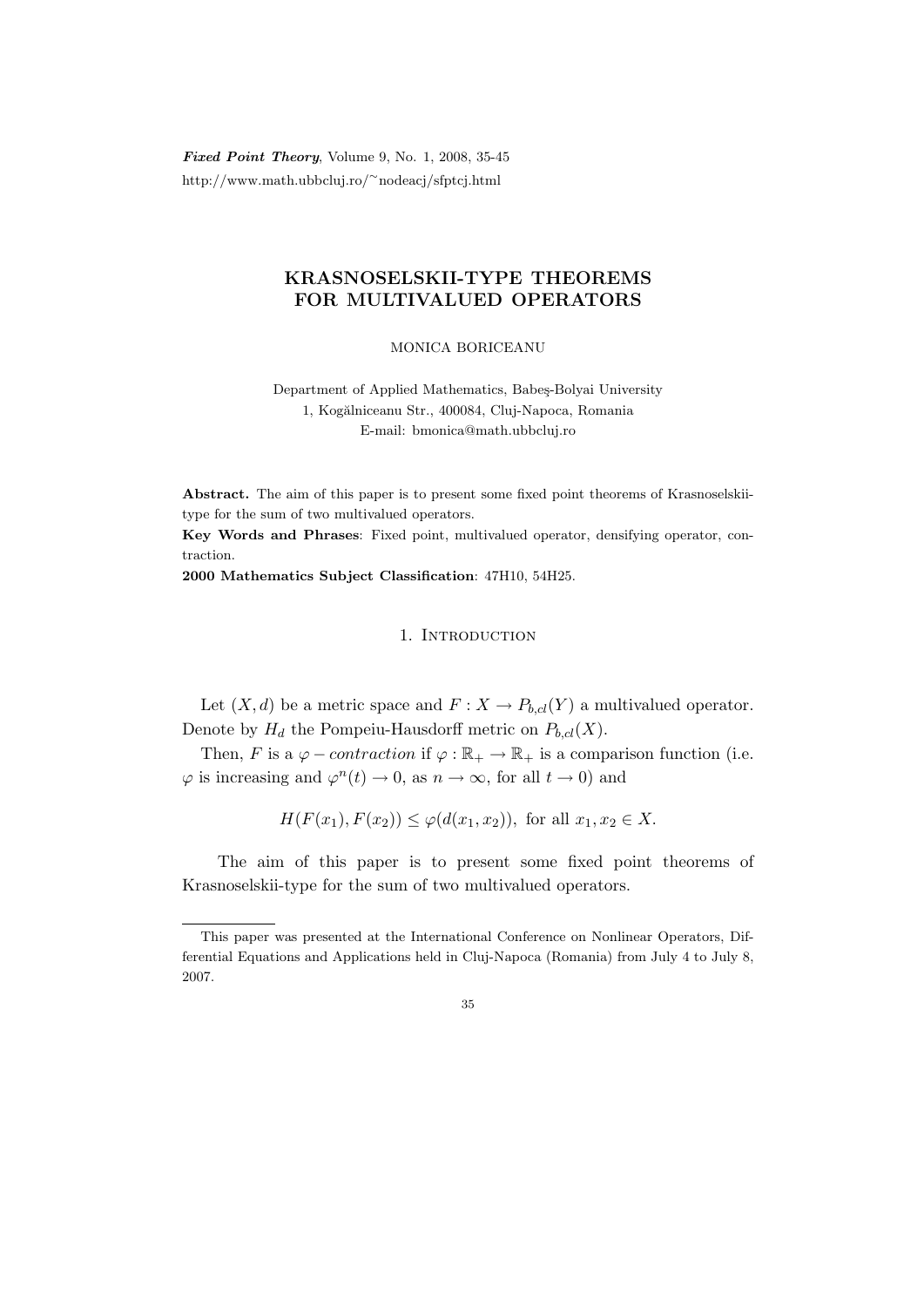#### 36 MONICA BORICEANU

#### 2. Notations and auxiliary results

The aim of this section is to present some notions and symbols used in the paper.

Let us consider the following families of subsets of a metric space  $(X, d)$ :

$$
P(X) := \{ Y \in \mathcal{P}(X) | Y \neq \emptyset \}; P_b(X) := \{ Y \in P(X) | Y \text{ is bounded } \};
$$

$$
P_{cp}(X) := \{ Y \in P(X) | Y \text{ is compact } \}; P_{cl}(X) := \{ Y \in P(X) | Y \text{ is closed } \};
$$

$$
P_{b,cl}(X) := P_b(X) \cap P_{cl}(X)
$$

Let us define the following generalized functionals:

(1) 
$$
D: P(X) \times P(X) \to \mathbb{R}_+ \cup \{+\infty\}, D(A, B) = \inf \{d(a, b) \mid a \in A, b \in B\}.
$$

D is called the gap functional between A and B. In particular, if  $x_0 \in X$ then  $D(x_0, B) := D({x_0}, B)$ .

- (2)  $\delta: P(X) \times P(X) \rightarrow \mathbb{R}_+ \cup \{+\infty\}, \delta(A, B) = \sup \{d(a, b) | a \in A, b \in B\}.$
- (3)  $\rho: P(X) \times P(X) \to \mathbb{R}_+ \cup \{+\infty\}, \rho(A, B) = \sup\{D(a, B) \mid a \in A\}.$  $\rho$  is called the (generalized) excess functional.

(4)  $H : P(X) \times P(X) \to \mathbb{R}_+ \cup \{+\infty\}, H(A, B) = \max\{\rho(A, B), \rho(B, A)\}.$ H is the (generalized) Pompeiu-Hausdorff functional.

$$
(5) \delta: P(X) \to \mathbb{R}_+ \cup \{+\infty\}, \delta A := sup{d(a,b)|a,b \in A}.
$$

**Definition 2.1.** Let  $(X, d)$  be a metric space. If  $F: X \to P(X)$  is a multivalued operator, then:

- (1)  $x \in X$  is called fixed point for F if and only if  $x \in F(x)$ ;
- (2)  $x \in X$  is called strict fixed point for F if and only if  $\{x\} = F(x)$ .

The set  $FixF := \{x \in X | x \in F(x)\}\$ is called the fixed point set of F. The set  $SFixF := \{x \in X | \{x\} = F(x)\}\$ is called the strict fixed point set of F. Also, a sequence of successive approximations of F starting from  $x \in X$  is a sequence  $(x_n)_{n\in\mathbb{N}}$  of elements of X with  $x_0 = x$ ,  $x_{n+1} \in F(x_n)$ , for  $n \in \mathbb{N}$ .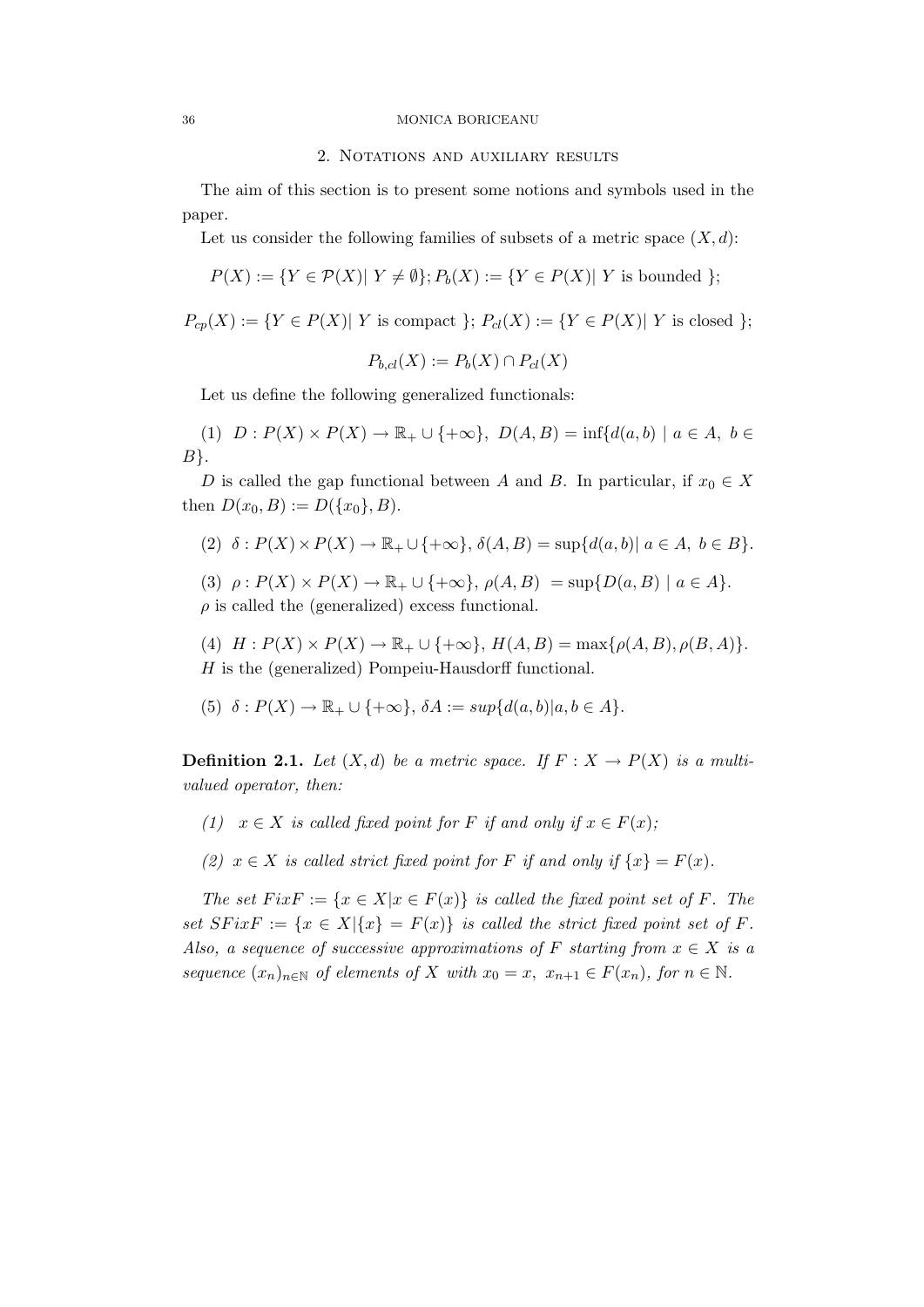**Definition 2.2.** Let X, Y be Hausdorff topological spaces and  $F: X \to P(Y)$ a multivalued operator. F is said to be upper semi-continuous in  $x_0 \in X$ (briefly u.s.c.) if and only if for each open subset U of Y with  $F(x_0) \subset U$ there exists an open neighborhood V of  $x_0$  such that for all  $x \in V$  we have  $F(x) \subset U$ .

F is u.s.c. on X if it is u.s.c in each  $x_0 \in X$ .

**Definition 2.3.** Let X, Y two metric spaces and  $F: X \to P(Y)$  a mutivalued operator. Then F is called H-upper semicontinuous in  $x_0 \in X$  (briefly Hu.s.c.) if and only if for all  $\varepsilon > 0$  there exists  $\eta > 0$  such that for all  $x \in$  $B(x_0;\eta)$  we have  $F(x) \subset V(F(x_0);\varepsilon)$ .

F is H-u.s.c. on X if it is H-u.s.c. in each  $x_0 \in X$ .

**Definition 2.4.** Let X, Y be Hausdorff topological spaces and  $F: X \to P(Y)$ a multivalued operator. Then F is said to be lower semi-continuous in  $x_0 \in X$ (briefly l.s.c.) if and only if for each open subset  $U \subset Y$  with  $F(x_0) \cap U \neq \emptyset$ there exists an open neighborhood V of  $x_0$  such that for all  $x \in V$  we have  $F(x) \cap U \neq \emptyset$ .

F is l.s.c. on X if it is l.s.c in each  $x_0 \in X$ .

**Definition 2.5.** Let X, Y two metric spaces and  $F: X \to P(Y)$  a mutivalued operator. Then F is called H-lower semicontinuous in  $x_0 \in X$  (briefly Hl.c.s.) if and only if for all  $\varepsilon > 0$  there exists  $\eta > 0$  such that we have  $F(x_0) \subset V(F(x);\varepsilon)$ , for all  $x \in B(x_0;\eta)$ .

F is H-l.s.c. on X if it is H-l.s.c. in each  $x_0 \in X$ 

**Definition 2.6.** Let X, Y be Hausdorff topological spaces and  $F: X \to P(Y)$ a multivalued operator. Then F is said to be continuous in  $x_0 \in X$  if and only if it is l.s.c and u.s.c. in  $x_0 \in X$ .

**Definition 2.7.** Let X, Y two metric spaces and  $F: X \to P(Y)$  a mutivalued operator. Then F is called H-continuous in  $x_0 \in X$  (briefly H-c.) if and only if for all it is H-l.s.c. and H-u.s.c. in  $x_0 \in X$ .

#### Definition 2.8. (Kuratowski)

Let X be a Banach space and  $A \in P_b(X)$ . By the real number  $\alpha(A)$  we denote the infimum of all numbers  $\varepsilon > 0$  such that A admits a finite covering consisting of subsets of diameter less than  $\varepsilon$ .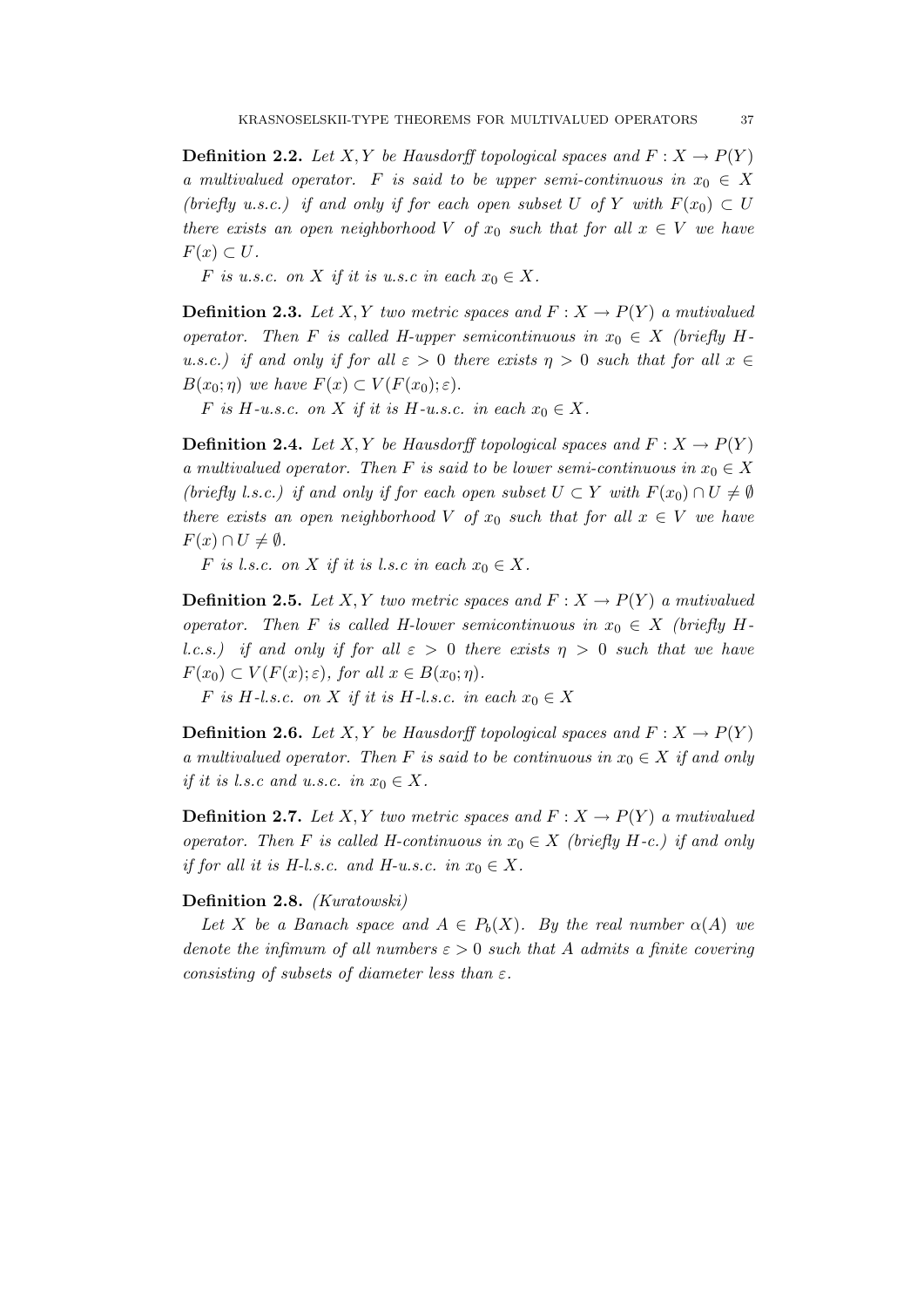**Remark 2.1.** It easy to see that, for  $A, B \in P_b(X)$ :

a)  $\alpha(A) \leq \delta(A)$ , where  $\delta(A)$  is the diameter of the set A;

b)  $\alpha(A) = 0$  iff A is paracompact;

c)  $\alpha(A \cup B) = max\{\alpha(A), \alpha(B)\};$ 

d)  $\alpha(B(A, \varepsilon)) \leq \alpha(A) + 2\varepsilon$ , where  $B(A, \varepsilon) = \{x \in X : d(x, A) < \varepsilon\};$ e)  $A \subset B \Rightarrow \alpha(A) \leq \alpha(B);$ 

f)  $\alpha(A+B) \leq \alpha(A) + \alpha(B);$ 

## Definition 2.9. (Furi, Vignoli [2])

Let X be a Banach space and  $D \in P(X)$ . Then  $T : D \to P_{cl}(X)$  is called densifying if is H-continuous and for every bounded set  $A \subset D$ , such that  $\alpha(A) > 0$ , we have  $\alpha(T(A)) < \alpha(A)$ .

**Definition 2.10.** A function  $\varphi : [0, \infty) \to [0, \infty)$  is called an L-function if  $\varphi(s) > 0$ , for all  $s > 0$  and for every  $s > 0$  there exists  $u > s$  such that  $\varphi(t) \leq s$ , for  $t \in [s, u]$ .

Every L-function satisfies  $\varphi(s) \leq s$ , for all  $s \geq 0$ .

**Definition 2.11.** Let  $(X,d)$  be a metric space. The operator  $T : X \to X$ satisfies the Meir-Keeler condition if for every  $\varepsilon > 0$ , there exists  $\delta > 0$  such that  $\varepsilon \leq d(x, y) < \varepsilon + \delta \Rightarrow d(T(x), T(y)) < \varepsilon$ .

Let  $(X,d)$  be a metric space. The operator  $T : X \to P_{cl}(X)$  satisfies the Meir-Keeler condition if for every  $\varepsilon > 0$ , there exists  $\delta > 0$  such that  $\varepsilon \leq$  $d(x, y) < \varepsilon + \delta \Rightarrow H(T(x), T(y)) < \varepsilon.$ 

## Theorem 2.1.  $(Lim [1])$

Let X be a metric space and let  $T : X \to X$ . The following are equivalent: i) T satisfies the Meir-Keeler's condition;

ii) There exists an L-function  $\varphi : [0, \infty) \to [0, \infty)$  nondecreasing and right continuous such that:  $d(T(x), T(y)) < \varphi(d(x, y))$ , for all  $x \neq y \in X$ .

## Theorem 2.2.  $(Lim [1])$

Let X be a metric space and let  $T: X \to P_{cl}(X)$ . The following are equivalent:

 $i)$  T satisfies the Meir-Keeler's condition;

ii) There exists an L-function  $\varphi : [0, \infty) \to [0, \infty)$  nondecreasing and right continuous such that:  $H(T(x), T(y)) < \varphi(d(x, y))$ , for all  $x \neq y \in X$ .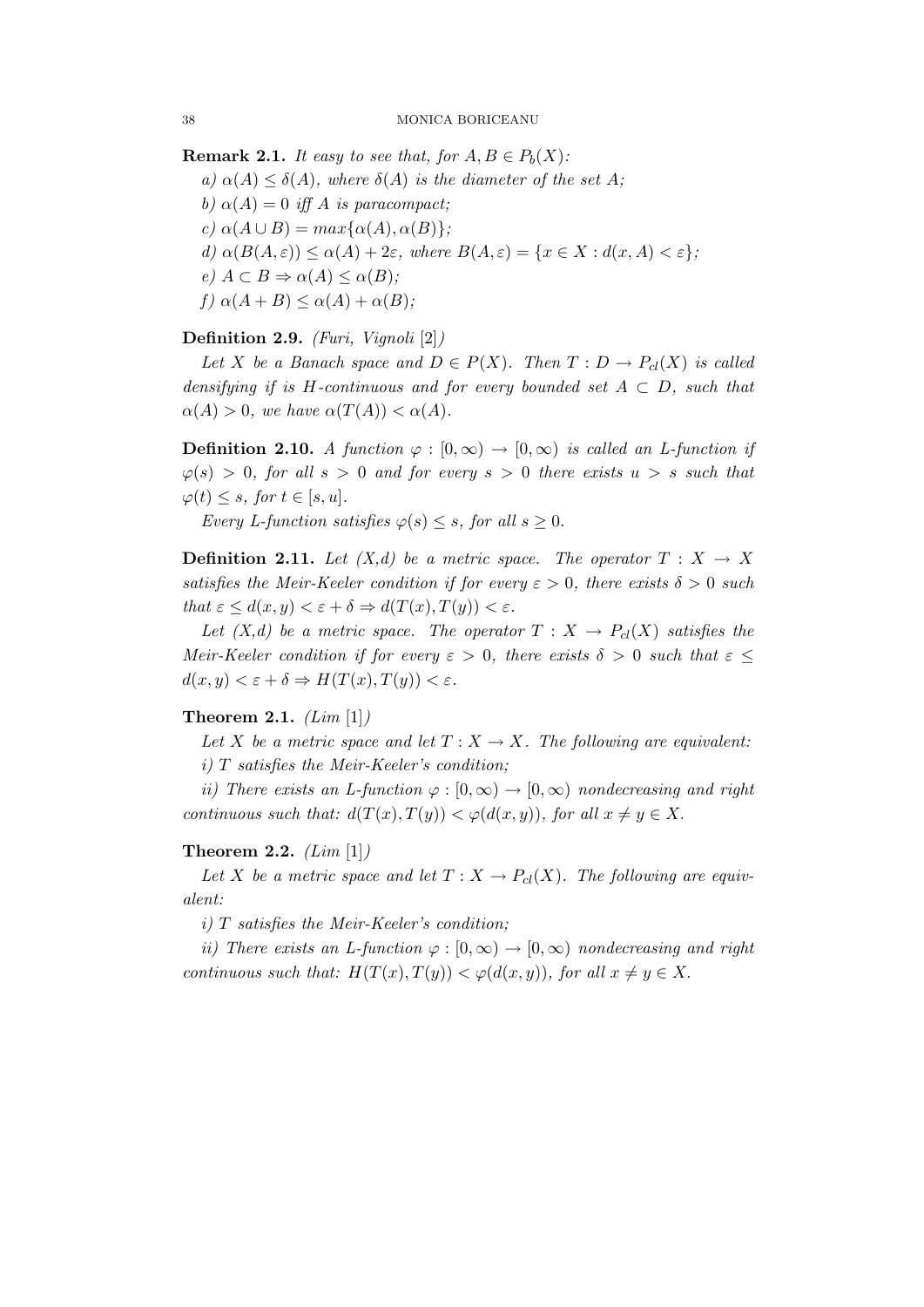**Theorem 2.3.** (Reich  $[5]$ )

Let  $(X,d)$  be a complete metric space and  $T: X \to P_{cp}(X)$  be a multivalued operator satisfying the Meir-Keeler condition. Then  $Fix T \neq 0$ .

## 3. Main results

We begin this section by presenting two auxiliary results. We need first a definition.

## **Definition 3.1.** Let  $\varphi : \mathbb{R}_+ \to \mathbb{R}_+$  be a mapping. Then:

(i)  $\varphi$  is called a strict comparison function if  $\varphi$  is monotone increasing and  $\sum_{k=1}^{\infty} \varphi^{n}(t) < \infty$ , for all  $t > 0$ .  $\stackrel{n=1}{(ii) \varphi}$  is called a strong strict comparison function if the function  $s_{\varphi}(t) :=$  $\sum^{\infty}$  $n=1$  $\varphi^k(t)$  is increasing;

(iii)  $\varphi$  is called an expansive function if  $\varphi(t) > t$ , for all  $t > 0$  and  $\varphi$  is increasing.

**Lemma 3.1.** Let  $Y, Z \in P_{cl}(X)$  and let  $\psi : \mathbb{R}_+ \to \mathbb{R}_+$  be an expansive function. Then for all  $y \in Y$  there exists  $z \in Z$  such that  $d(y, z) \leq \psi(\rho(Y, Z)).$ 

**Proof.** We suppose by contradiction that there exists  $y \in Y$  such that for all  $z \in Z$  we have that:  $d(y, z) > \psi(\rho(Y, Z))$ . Taking the infimum of  $z \in Z$ we obtain that there exists  $y \in Y$  such that  $D(y, Z) \ge \psi(\rho(Y, Z))$ . But  $\rho(Y, Z) \ge D(y, Z)$ . Hence  $\rho(Y, Z) \ge \psi(\rho(Y, Z))$  which is a contradiction with the definition of an expansive function.

In order to prove the main theorems in this article we need the following lema:

**Lemma 3.2.** Let  $(X,d)$  be a complete metric space,  $T_1, T_2 : X \to P_{cl}(X)$ two  $(\varphi, \psi)$ -contractions. Then  $\rho(FixT_1, FixT_2) \leq s_{\phi}(\psi(\sup_{y \in X} \rho(T_1(y), T_2(y))))$ ,

where  $s_{\phi}(t) = \sum$ k  $\phi^k(t)$  and  $\phi = \psi \circ \varphi$ .

**Proof.** Denote by  $\delta := s_{\phi}(\psi(\sup_{y \in X} \rho(T_1(y), T_2(y))))$ .

We want to prove that for every  $x_0 \in FixT_1$  there exists  $x_2^* \in FixT_2$  such that  $d(x_0, x_2^*) \leq \delta$ .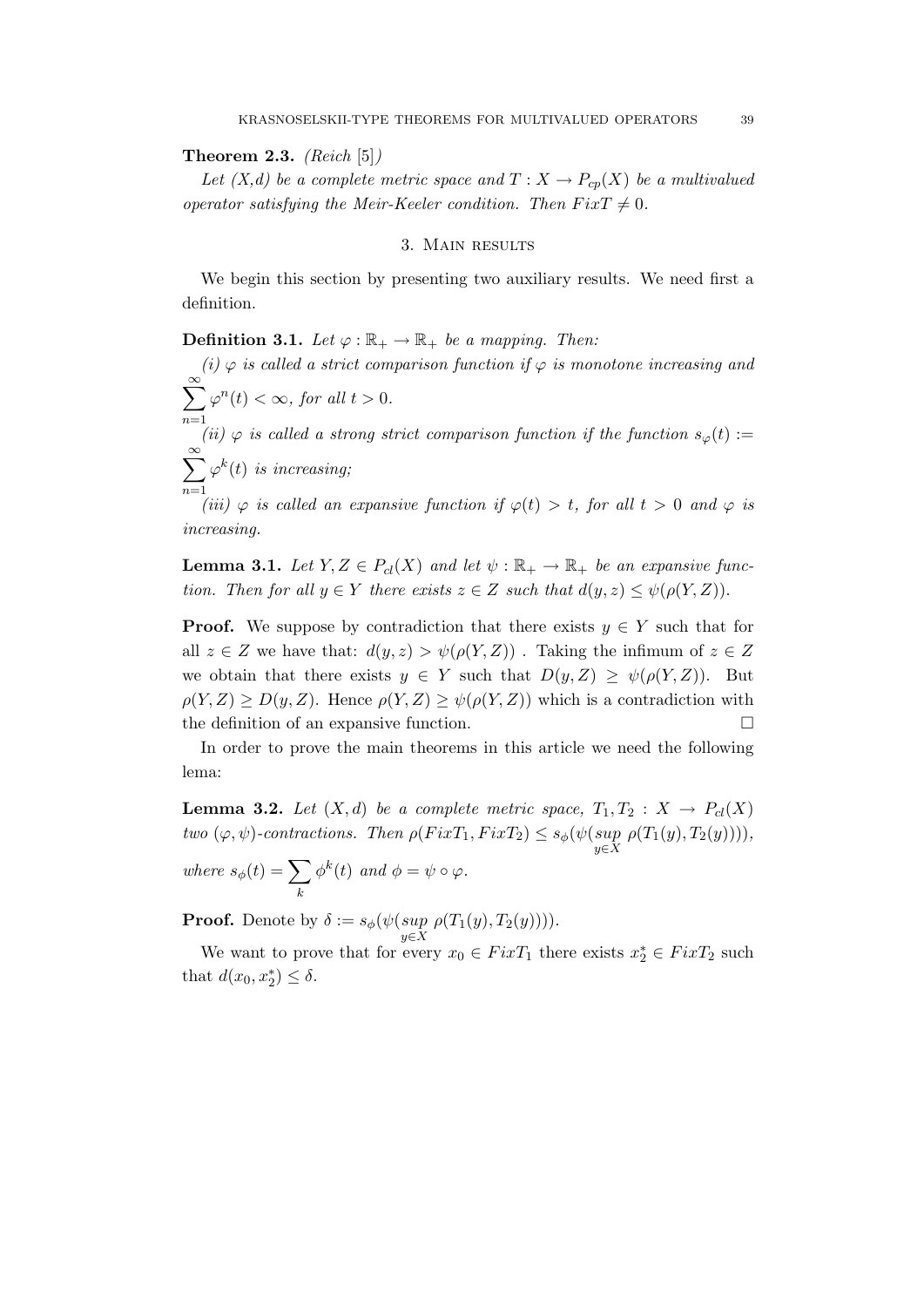Let  $x_0 \in X$  such that  $x_0 \in T_1(x_0)$ . Applying Lemma 3.1 for  $Y = T_1(x_0)$ and  $Z = T_2(x_0)$  we obtain that there exists  $x_1 \in T_2(x_0)$  such that  $d(x_0, x_1) \leq$  $\psi(\rho(T_1(x_0), T_2(x_0))) \leq \psi(\sup_{x \in X} \rho(T_1(x), T_2(x))) := \psi(\eta).$ 

Applying once again Lemma 3.1 for  $Y = T_2(x_0)$ ,  $Z = T_2(x_1)$  and  $x_1 \in T_2(x_0)$  we have that there exists  $x_2 \in T_2(x_1)$  such that  $d(x_1, x_2) \leq$  $\psi(\rho(T_2(x_0), T_2(x_1))) \leq \psi(\varphi(d(x_0, x_1))) = (\psi \circ \varphi)(d(x_0, x_1)).$ 

Proceeding this way we obtain inductively the sequence  $(x_n)_{n\in\mathbb{N}}$  with the following properties:

(i)  $x_{n+1} \in T_2(x_n)$ , for all  $n \in \mathbb{N}$ ;

(ii)  $d(x_n, x_{n+1}) \leq (\psi \circ \varphi)^n (d(x_0, x_1)).$ 

From (ii) since  $(\psi \circ \varphi)^n(t) \to 0$  we have that  $(x_n)_{n \in \mathbb{N}}$  is a Cauchy sequence, so  $x_n \to x^* \in X$ , for all  $t > 0$ , as  $n \to \infty$ .

From (i) and from  $x_n \to x^*$  and from the fact that  $T_2$  is closed (it is a contraction) we get that  $x_2^* \in FixT_2$ .

Using that  $(x_n)$  is Cauchy we have:  $d(x_n, x_{n+p}) \leq d(x_n, x_{n+1}) + ...$  $d(x_{n+p-1}, x_{n+p}) \leq (\psi \circ \varphi)^n (d(x_0, x_1)) + ... + (\psi \circ \varphi)^{n+p-1} (d(x_0, x_1)) \leq \sum$  $k\succeq0$  $(\psi \circ$  $\varphi)^k(d(x_0, x_1)) = s_{\phi}(d(x_0, x_1)),$  for all  $n \in \mathbb{N}, p \in \mathbb{N}^*$ . For  $p \to \infty$  we have that  $d(x_n, x_2^*) \leq s_\phi(d(x_0, x_1))$ , for all  $n \geq 0$ . Taking  $n = 0$  and using the fact that  $s_{\phi}$  is increasing we obtain  $d(x_0, x_2^*) \leq s_{\phi}(d(x_0, x_1)) \leq s_{\phi}(\psi(\eta)).$ 

**Theorem 3.1.** Let X be a Banach space,  $Y \in P_{cl,cv}(Y)$ . Let  $A: Y \rightarrow$  $P_{b, cl, cv}(X)$  and  $B: Y \to P_{cp, cv}(X)$  two multivalued operators such that:

i)  $A(y_1) + B(y_2) \subset Y$ , for all  $y_1, y_2 \in Y$ ;

ii) A is a multivalued  $(\varphi, \psi)$ -contraction, i.e. there exist two continuous functions  $\varphi, \psi : \mathbb{R}_+ \to \mathbb{R}_+$  such that  $\psi \circ \varphi$  is a strong strict comparison function,  $\varphi$  is a comparison function and  $\psi$  is an expansive function such that:  $H(A(x), A(y)) \leq \varphi(||x - y||)$ , for all  $x, y \in Y$ ;

iii) B is l.s.c and compact;

iv) For all  $\varepsilon > 0$  there exists  $R(\varepsilon) > 0$  such that  $s_{\phi}(\psi(R(\varepsilon))) \leq \varepsilon$ , where  $s_{\phi}(t) = \sum_{i=1}^{\infty}$  $k=0$  $\phi^k(t)$ , with  $\phi = \psi \circ \varphi$ . Then  $Fix(A+B)\neq\emptyset$ .

**Proof.** Let  $C: Y \to P(Y)$  a multivalued operator defined as follows: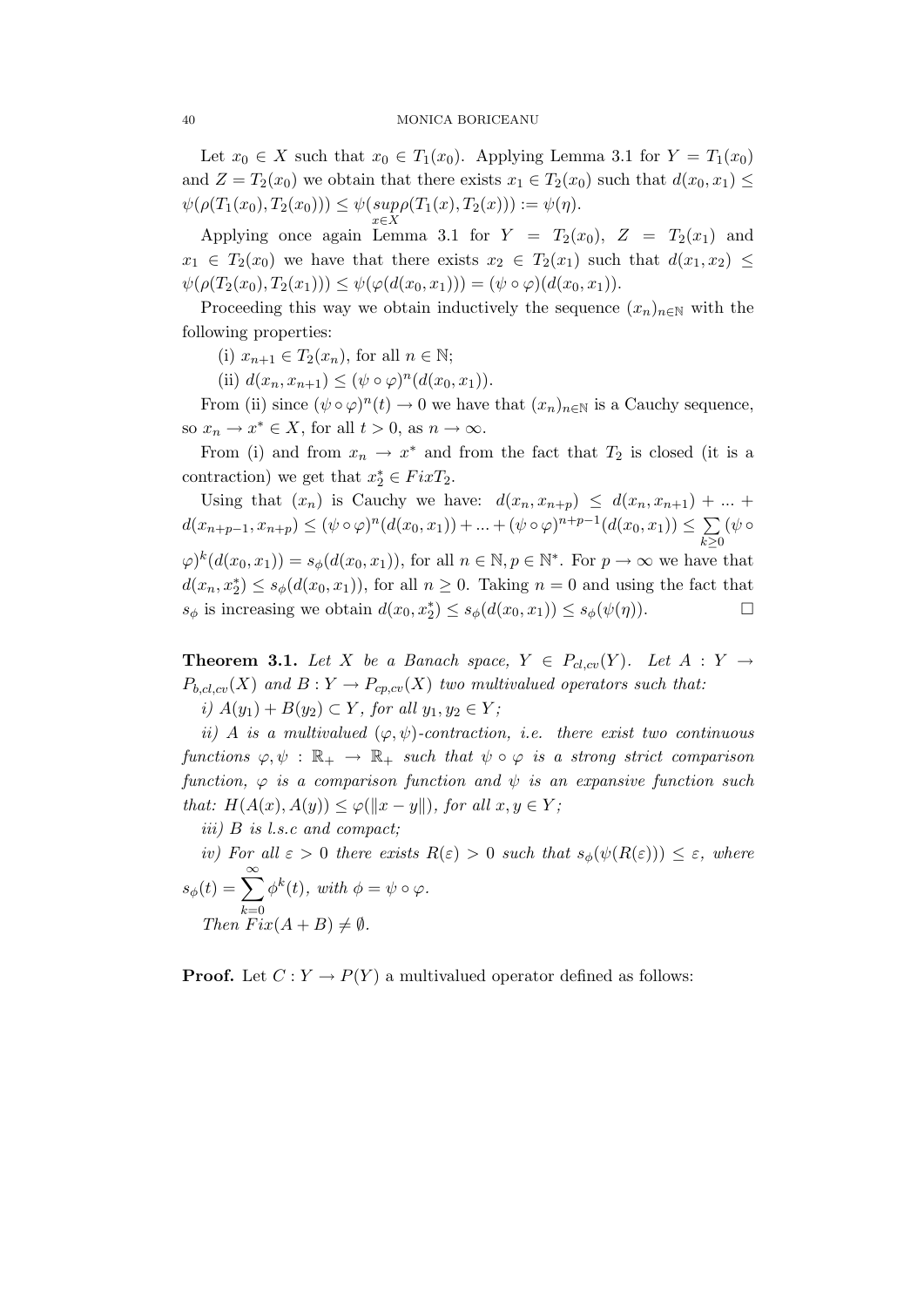a) For all  $x \in Y$  let  $T_x : Y \to P_{cp, cv}(Y)$  be defined by  $T_x(y) =$  $A(y) + B(x)$ . Then  $H(T_x(y_1), T_x(y_2)) = H(A(y_1) + B(x), A(y_2) + B(x)) \le$  $H(A(y_1), A(y_2)) \leq \varphi(||y_1 - y_2||) \leq (\psi \circ \varphi)(||y_1 - y_2||)$ . From Wegrzyk fixed point theorem (see [7]) we have that:  $Fix T_x \neq \emptyset$ , for all  $x \in Y$ .

Next we will prove that the set  $FixT_x$  is closed, for each  $x \in Y$ . Recall that  $FixT_x$  is closed if and only if for all  $y_n \,\subset FixT_x$  with  $y_n \to y$ , as  $n \to \infty$ we have that  $y \in Fix T_x$ . Since  $y_n \subset Fix T_x$  we have that  $y_n \in T_x(y_n)$ . Thus  $D(y, T_x(y)) \leq d(y, y_n) + D(y_n, T_x(y)) \leq d(y, y_n) + H(T_x(y_n), T_x(y)) \leq$  $d(y, y_n) + \varphi(\|y_n - y\|) \to 0$  as  $n \to \infty$ . We have that  $y \in T_x(y)$ .

b) Let  $F: Y \times Y \to P_{cp, cv}(Y), F(x, y) = A(y) + B(x)$ , for all  $(x, y) \in Y \times Y$ .  $F$  satisfies the hypothesis of Theorem 1 in Rybinski [6]. Thus, we have that there exists  $f: Y \times Y \to Y$  continuous such that  $f(x, y) \in A(f(x, y)) + B(x)$ .

Let  $C(x) = FixT_x$  be given by  $C: Y \to P_{cl}(Y)$  and let  $c: Y \to Y$  defined by  $c(x) = f(x, x)$  for all  $x \in Y$ . Then c is a continuous function and we have that:  $c(x) = f(x, x) \in A(f(x, x)) + B(x) = A(c(x)) + B(x) = T_x(c(x))$  for all  $x \in Y$ . We will prove that  $c(Y)$  is relatively compact. It is enough to prove that  $C(Y)$  is relatively compact.

We show that  $C(Y)$  is totally bounded. From the fact that B is compact we have that  $B(Y)$  is relatively compact and thus totally bounded. So for all  $\varepsilon > 0$  there exists  $Z = \{x_1, x_2, ..., x_n\} \subset Y$  such that  $B(Y) \subset \{z_1, ..., z_n\}$  $B(0, R(\varepsilon)) \subset \bigcup^{n}$  $i=1$  $B(x_i)+B(0, R(\varepsilon))$ , where  $z_i \in B(x_i)$ ,  $i = 1, ..., n$ . We have that for all  $x \in Y$ ,  $B(x) \subset \bigcup^{n}$  $B(x_i) + B(0, R(\varepsilon))$  and hence there exists  $x_k \in Z$ 

 $i=1$ such that  $\rho(B(x), B(x_k)) < R(\varepsilon)$ . So  $\rho(C(x), C(x_k)) = \rho(FixT_x, FixT_{x_k}) \stackrel{(*)}{\leq}$  $s_{\phi}(\psi(\sup \rho(T_x(y), T_{x_k}(y)))) \leq \varepsilon$ . The inequality (\*) follows from Lemma 3.2.

y∈Y From the fact that  $\rho(T_x(y), T_{x_k}(y)) = \rho(A(y) + B(x), A(y) + B(x_k)) \le$  $\rho(B(x), B(x_k)) < R(\varepsilon)$  we have that  $s_\phi(\psi(R(\varepsilon))) \leq \varepsilon$ . It implies that for each  $u \in C(x)$  there exists  $v_k \in C(x_k)$  such that  $||u - v_k|| < \varepsilon$ . So for all  $x \in Y$ ,  $C(x) \subset Q + B(0, \varepsilon)$ , where  $Q = \{v_1, ..., v_k, ..., v_n\}$  with  $v_i \in C(x_i), i = 1, ..., n$ . Since in a Banach space a totally bounded set is relatively compact we get that  $C(Y)$  is relatively compact.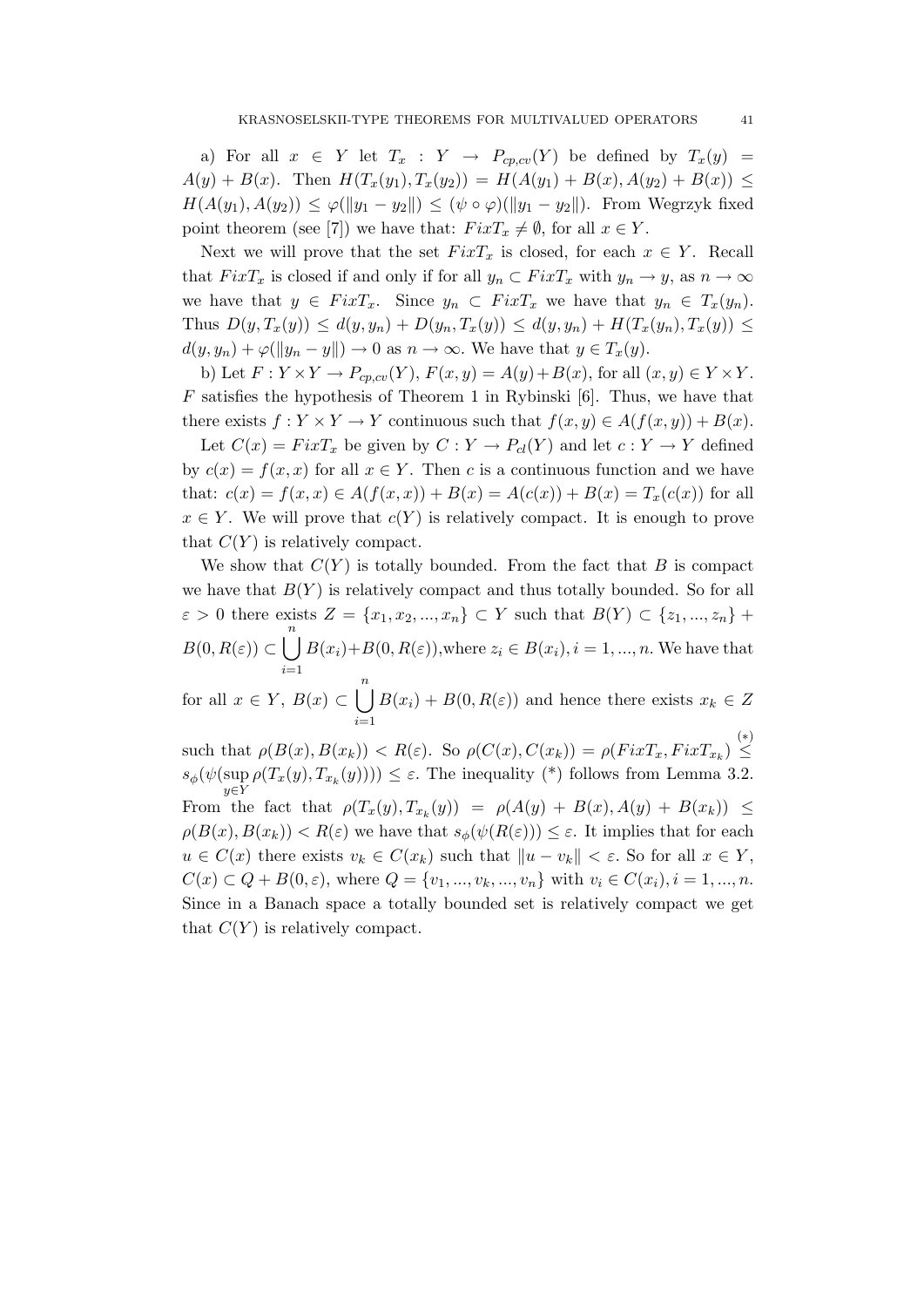Thus  $c: Y \to Y$  satisfies the hypothesis in Schauder's theorem. Let  $x^* \in Y$  a fixed point for c. We have that  $x^* = c(x^*) \in A(c(x^*)) + B(x^*) = A(x^*) + B(x^*)$ .  $\Box$ 

**Theorem 3.2.** Let X be a Banach space,  $Y \in P_{cl,cv}(Y)$ . Let  $A: Y \rightarrow$  $P_{b,cl,cv}(X)$  and  $B: Y \to P_{cp,cv}(X)$  two multivalued operators such that:

i) If  $y \in A(y) + B(x) \subset Y$ , for all  $x \in Y$  then  $y \in Y$ ;

ii) A is a multivalued  $(\varphi, \psi)$ -contraction, i.e. there exist two continuous functions  $\varphi, \psi : \mathbb{R}_+ \to \mathbb{R}_+$  such that  $\psi \circ \varphi$  is a strong strict comparison function,  $\varphi$  is a comparison function and  $\psi$  is an expansive function such that:  $H(A(x), A(y)) \leq \varphi(||x - y||)$ , for all  $x, y \in Y$ ;

- iii) B is l.s.c and compact;
- iv) For all  $\varepsilon > 0$  there exists  $R(\varepsilon) > 0$  such that  $s_{\phi}(\psi(R(\varepsilon))) \leq \varepsilon$ , where  $s_{\phi}(t) = \sum_{i=1}^{\infty}$  $_{k=0}$  $\phi^k(t)$ , with  $\phi = \psi \circ \varphi$ . Then  $Fix(A+B)\neq\emptyset$ .

**Proof.** Let  $C: Y \to P(Y)$  a multivalued operator defined as follows:

a) For all  $x \in Y$  let  $T_x : Y \to P_{cp, cv}(Y)$  be defined by  $T_x(y) =$  $A(y) + B(x)$ . Then  $H(T_x(y_1), T_x(y_2)) = H(A(y_1) + B(x), A(y_2) + B(x)) \le$  $H(A(y_1), A(y_2)) \leq \varphi(||y_1 - y_2||) \leq (\psi \circ \varphi)(||y_1 - y_2||)$ . From Wegrzyk fixed point theorem (see [7]) we have that:  $FixT_x \neq \emptyset$ , for all  $x \in Y$ .

Next we will prove that the set  $FixT_x$  is closed, for each  $x \in Y$ . Recall that  $FixT_x$  is closed if and only if for all  $y_n \text{ }\subset FixT_x$  with  $y_n \to y$ , as  $n \to \infty$ we have that  $y \in Fix T_x$ . Since  $y_n \subset Fix T_x$  we have that  $y_n \in T_x(y_n)$ . Thus  $D(y, T_x(y)) \leq d(y, y_n) + D(y_n, T_x(y)) \leq d(y, y_n) + H(T_x(y_n), T_x(y)) \leq$  $d(y, y_n) + \varphi(||y_n - y||) \to 0$  as  $n \to \infty$ . We have that  $y \in T_x(y)$ . From i) we have that  $Fix T_x \subset Y$ .

b) Let  $F: Y \times Y \to P_{cp, cv}(Y)$ ,  $F(x, y) = A(y) + B(x)$ , for all  $(x, y) \in Y \times Y$ .  $F$  satisfies the hypothesis of Theorem 1 in Rybinski [6]. Thus, we have that there exists  $f: Y \times Y \to Y$  continuous such that  $f(x, y) \in A(f(x, y)) + B(x)$ .

Let  $C(x) = FixT_x$  be given by  $C: Y \to P_{cl}(Y)$  and let  $c: Y \to Y$  defined by  $c(x) = f(x, x)$  for all  $x \in Y$ . Then c is a continuous function and we have that:  $c(x) = f(x, x) \in A(f(x, x)) + B(x) = A(c(x)) + B(x) = T_x(c(x))$  for all  $x \in Y$ . We will prove that  $c(Y)$  is relatively compact. It is enough to prove that  $C(Y)$  is relatively compact.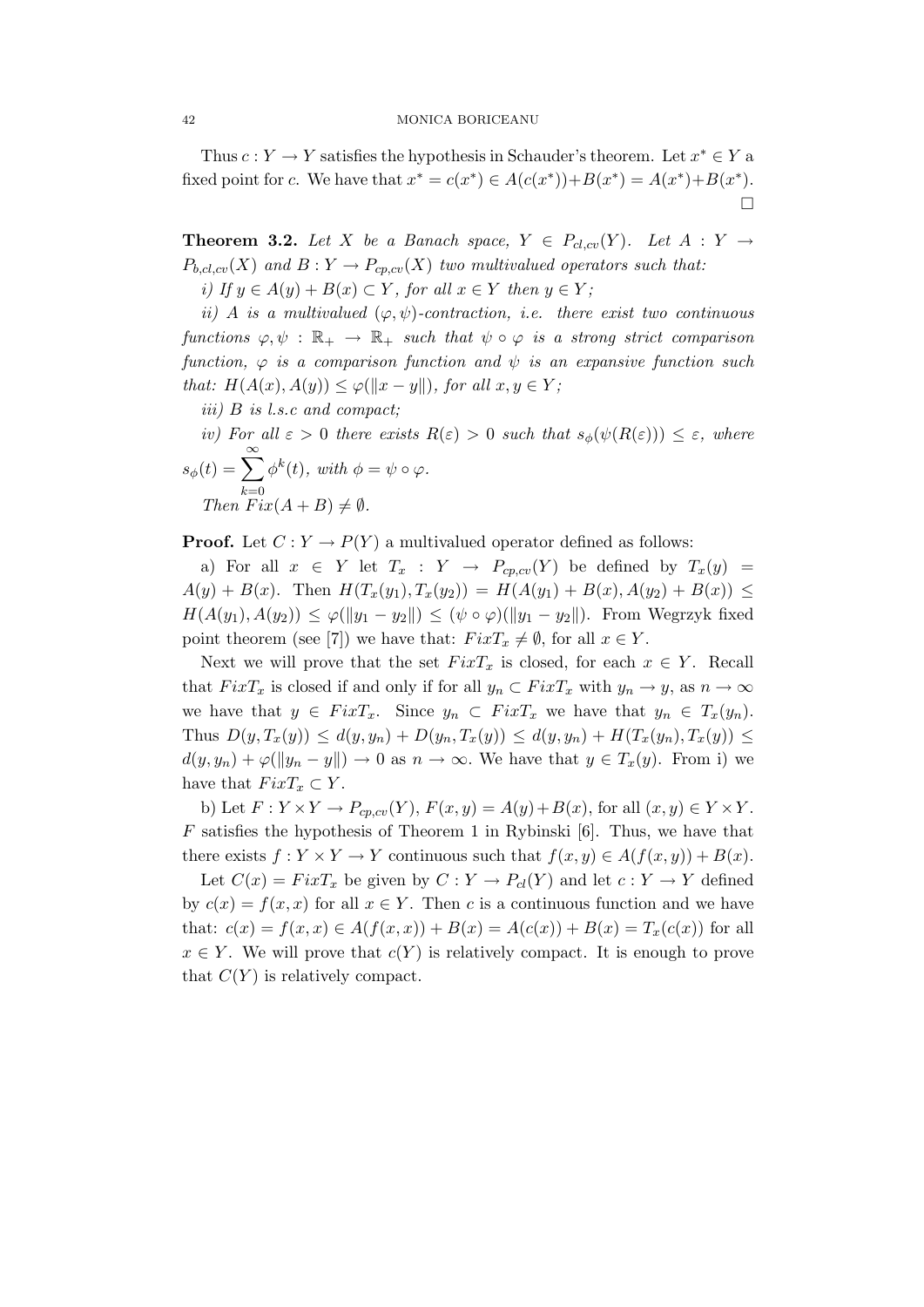We show that  $C(Y)$  is totally bounded. From the fact that B is compact we have that  $B(Y)$  is relatively compact and thus totally bounded. So for all  $\varepsilon > 0$  there exists  $Z = \{x_1, x_2, ..., x_n\} \subset Y$  such that  $B(Y) \subset \{z_1, ..., z_n\}$  +  $B(0, R(\varepsilon)) \subset \bigcup^{n}$  $i=1$  $B(x_i)+B(0, R(\varepsilon))$ , where  $z_i \in B(x_i)$ ,  $i = 1, ..., n$ . We have that

for all  $x \in Y$ ,  $B(x) \subset \bigcup^{n}$  $i=1$  $B(x_i) + B(0, R(\varepsilon))$  and hence there exists  $x_k \in Z$ 

such that  $\rho(B(x), B(x_k)) < R(\varepsilon)$ . So  $\rho(C(x), C(x_k)) = \rho(FixT_x, FixT_{x_k}) \stackrel{(*)}{\leq}$  $s_{\phi}(\psi(\sup_{y \in Y} \rho(T_x(y), T_{x_k}(y)))) \leq \varepsilon$ . The inequality (\*) follows from Lemma 3.2. From the fact that  $\rho(T_x(y), T_{x_k}(y)) = \rho(A(y) + B(x), A(y) + B(x_k)) \le$  $\rho(B(x), B(x_k)) < R(\varepsilon)$  we have that  $s_\phi(\psi(R(\varepsilon))) \leq \varepsilon$ . It implies that for each  $u \in C(x)$  there exists  $v_k \in C(x_k)$  such that  $||u - v_k|| < \varepsilon$ . So for all  $x \in Y$ ,  $C(x) \subset Q + B(0, \varepsilon)$ , where  $Q = \{v_1, ..., v_k, ..., v_n\}$  with  $v_i \in C(x_i), i = 1, ..., n$ . Since in a Banach space a totally bounded set is relatively compact we get that  $C(Y)$  is relatively compact.

Thus  $c: Y \to Y$  satisfies the hypothesis in Schauder's theorem. Let  $x^* \in Y$  a fixed point for c. We have that  $x^* = c(x^*) \in A(c(x^*)) + B(x^*) = A(x^*) + B(x^*)$ .  $\Box$ 

**Theorem 3.3.** Let  $(X, d)$  be a metric space, D a complete subset of X and let  $T: D \to P(X)$  be a densifying multivalued operator. Then any bounded sequence  $\{x_n\}$ , such that  $D(x_n, T(x_n)) \to 0$ , as  $n \to \infty$  is compact and all the limit points of  $\{x_n\}$  are fixed for T.

**Proof.** Let  $\{x_n\}$  be a bounded sequence such that  $D(x_n, T(x_n)) \to 0$ , as  $n \to \infty$ . Put  $M = \{x_n : n = 1, 2, ...\}$ , so that  $T(M) = \{T(x_n) : n = 1, 2, ...\}$ . Given any  $\varepsilon > 0$ , it follows that  $B(T(M), \varepsilon)$  contains all but a finite number of elements of M, since  $D(x_n, T(x_n)) \to 0$ . Then  $\alpha(M) \leq \alpha(B(T(M), \varepsilon)) \leq$  $\alpha(T(M)) + 2\varepsilon$ ; hence  $\alpha(T(M)) \ge \alpha(M)$ . Therefore  $\{x_n\}$  is compact. By the H-continuity of T all the limit points of  $\{x_n\}$  are fixed for T.

**Corollary 3.1.** Let  $(X, d)$  be a bounded, complete metric space and  $T : x \rightarrow$  $P(X)$  be a densifying multivalued operator. If  $inf\{D(x,T(x)) : x \in X\} = 0$ then T has at least a fixed point.

**Proof.** It follows immediately from the theorem above.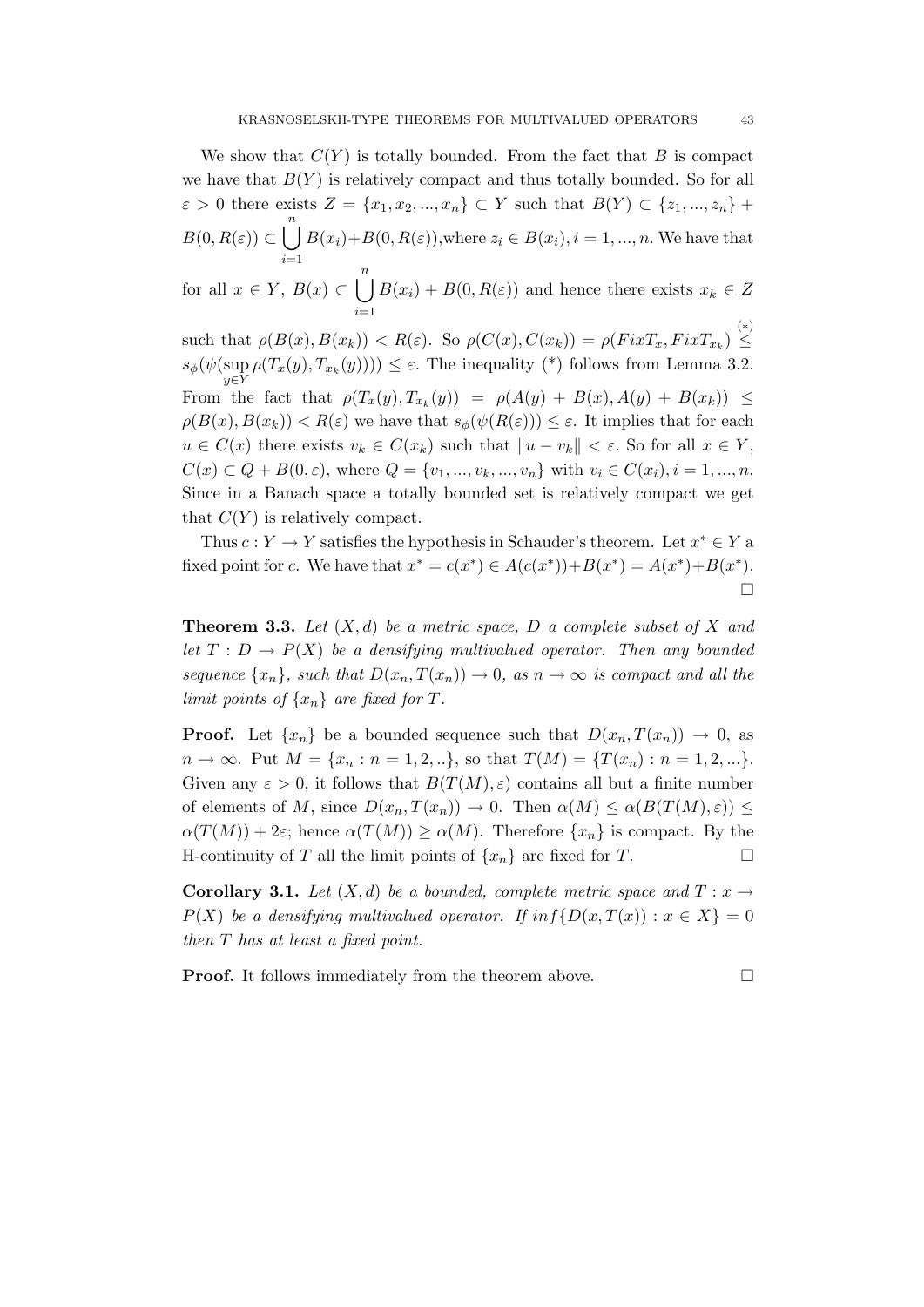**Corollary 3.2.** Let  $(X,d)$  be a complete metric space and  $T : X \to P(X)$  be a completely continuous multivalued operator. If  $inf\{D(x,T(x)) : x \in X\} = 0$ then T has at least a fixed point.

**Proof.** It follows immediately from the corollary above.

**Corollary 3.3.** Let  $T : D \to P(F)$  be a multivalued operator defined on a closed subset D of a Frechet space F such that  $T = G + H$ , where  $G : D \to$  $P(F)$  is a completely continuous operator and  $H : D \to P(F)$  is contractive. Then any bounded sequence  $\{x_n\}$  such that  $D(x_n, T(x_n)) \to 0$ , as  $n \to \infty$  is compact and all the limit points of  $\{x_n\}$  are fixed for T.

**Proof.** It is sufficient to prove that T is densifying. Let  $A \subset F$  be a bounded set with  $\alpha(A) > 0$ . We have  $\alpha(T(A)) \leq \alpha(G(A) + H(A)) \leq \alpha(G(A)) +$  $\alpha(H(A)) = \alpha(H(A)) < \alpha(A).$ 

**Theorem 3.4.** Let X be a Banach space and  $Y \in P_{cl,b,cv}(X)$ . Let  $A, B: Y \to Y$ X such that:

- i)  $A(x) + B(y) \in Y$ , for all  $x, y \in Y$ ;
- ii) A satisfies the Meir-Keeler condition;
- iii)B is completely continuous.
- Then  $Fix(A + B) \neq \emptyset$ .

**Proof.** From (i) we have that A satisfies the Meir-Keeler condition. Lim showed in Theorem 2.1 that  $A$  is a nonlinear contraction. Applying the main result in Nashed and Wong [3] the conclusion follows.

**Theorem 3.5.** Let X be a Banach space and  $Y \in P_{cl,b,cv}(X)$ . Let  $A, B: Y \to Y$  $P_{cp,cv}(X)$  such that:

i)  $A(x) + B(y) \in Y$ , for all  $x, y \in Y$ ;

ii) A satisfies the Meir-Keeler condition;

iii)B is l.s.c and compact.

If we denote by  $\varphi$  the function from Lim's characterisation theorem, then there exists  $\psi : \mathbb{R}_+ \to \mathbb{R}_+$  an expansive function such that  $\psi \circ \varphi$  is a comparison function and:

iv) For all  $\varepsilon > 0$  there exists  $R(\varepsilon) > 0$  such that  $s_{\phi}(\psi(R(\varepsilon))) \leq \varepsilon$ , where  $s_{\phi}(t) = \sum_{i=1}^{\infty}$  $_{k=0}$  $\phi^k(t)$ , with  $\phi = \psi \circ \varphi$ . Then  $Fix(A+B)\neq\emptyset$